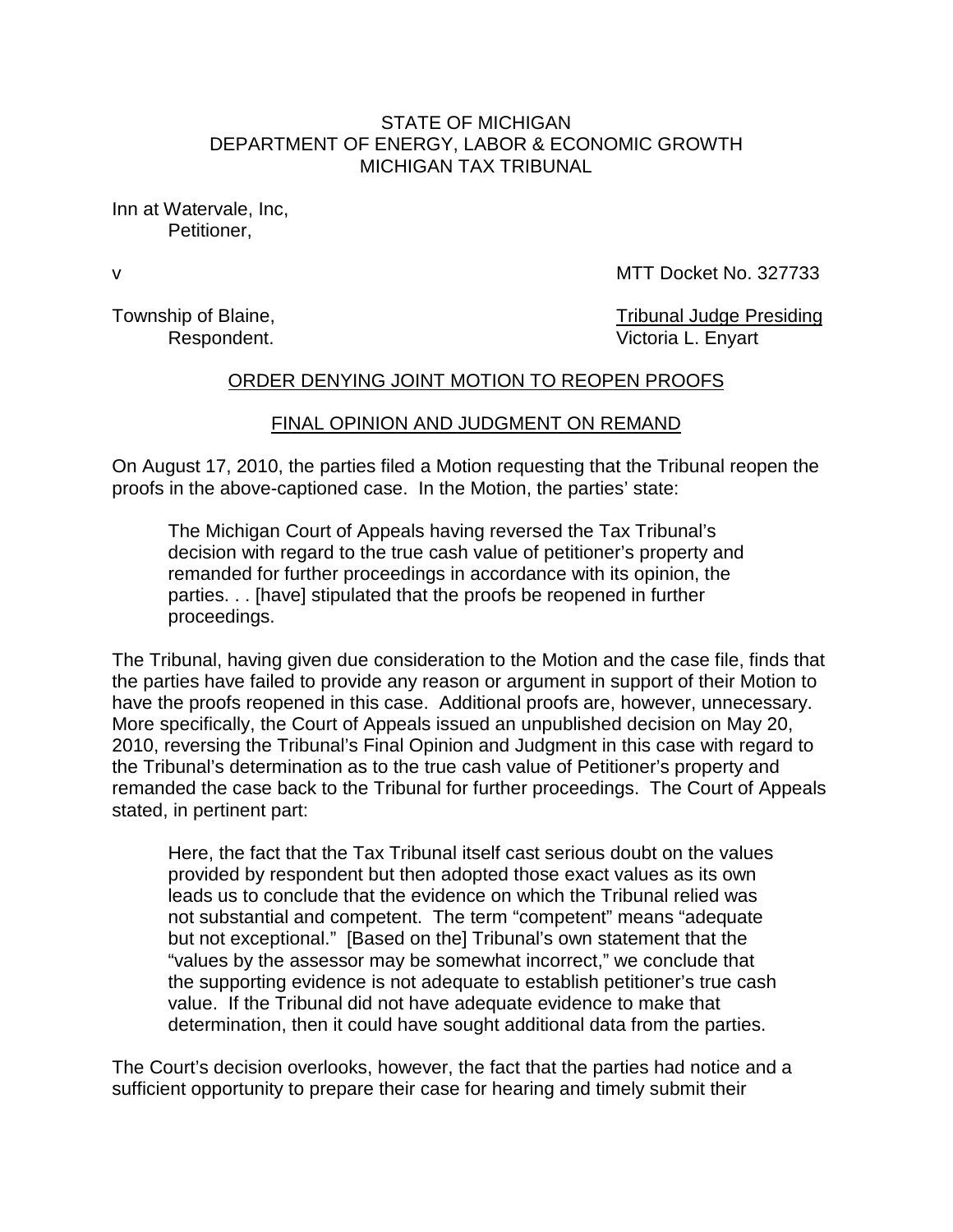MTT Docket No. 327733 Final Opinion and Judgment on Remand, Page 2 of 6

documentation, as required by TTR 320. The decision also conflicts with other Court of Appeals decisions, albeit unpublished, that indicate that the Tribunal is sometimes left with no alternative but to affirm an assessment, particularly when a petitioner fails to either meet their burden of persuasion (i.e., establish the property's true cash and taxable values) or their burden of going forward with evidence. See *Country Meadows, GP v Township of Macomb,* issued April 1, 1997 (COA Docket No. 182305).

Nevertheless, the Tribunal erred in the entry of the Final Opinion and Judgment as the Tribunal failed to properly explain the basis of its decision in that case. In that regard, the Tribunal's statement in the first paragraph of the first page of the Final Opinion and Judgment relative to "the True Cash Value and allocation of values by the assessor" is misleading. Rather, the Tribunal intended to say that Petitioner's contention of the property's true cash and taxable values, which was allocated by Petitioner purportedly in the same manner as the assessor, may be somewhat incorrect, as the assessor did not allocate value. Rather, the assessor valued each individual parcel. More importantly, the Tribunal's "serious doubts" related to Respondent's income approach and not Respondent's market approach, as reflected by the properties' record cards.

As for Respondent's "market approach," the Court of Appeals stated, in pertinent part:

We also question whether respondent's property record cards, which were generated based on the cost-less-depreciation appraisal methodology, meet the requirements of *Indian Garden Group* as espoused by the Tax Tribunal. In *Indian Garden Group*, the Tax Tribunal specified the process to be used to value property encumbered by an easement. One of the steps in that process was…'Use comparable market sales data to determine the True Cash Value of the property in accord with the determined Highest and Best Use – as though the Conservation Easement had not been granted (the Before Value).' *Indian Garden Group v Resort Township*, 1995 WL 901434 at 4. It is unclear, based on the record, whether respondent's information was based on comparable market sales data.

Contrary to the Court's statement, "respondent's property record cards" were generated based on both a cost-less-depreciation and market approach, as the value of buildings or other improvements are determined on cost-less-depreciation basis and not land. Rather, the property record cards reflect the land values derived from the land sales studies done by both Respondent (Blaine Township) and the County Equalization Department (Benzie County Equalization Department) and, as such, Respondent's "land value" information was, in fact, based on market sales data.

As indicated above, Petitioner stated on page 60 of Exhibit P-1, "[f]or the purpose of taxation and assigning value, it appears that a reasonable method for allocation of value, for each of the tax parcels, would be an allocation of the overall resort value, based upon the assessor's current distribution of overall value." As such, Petitioner did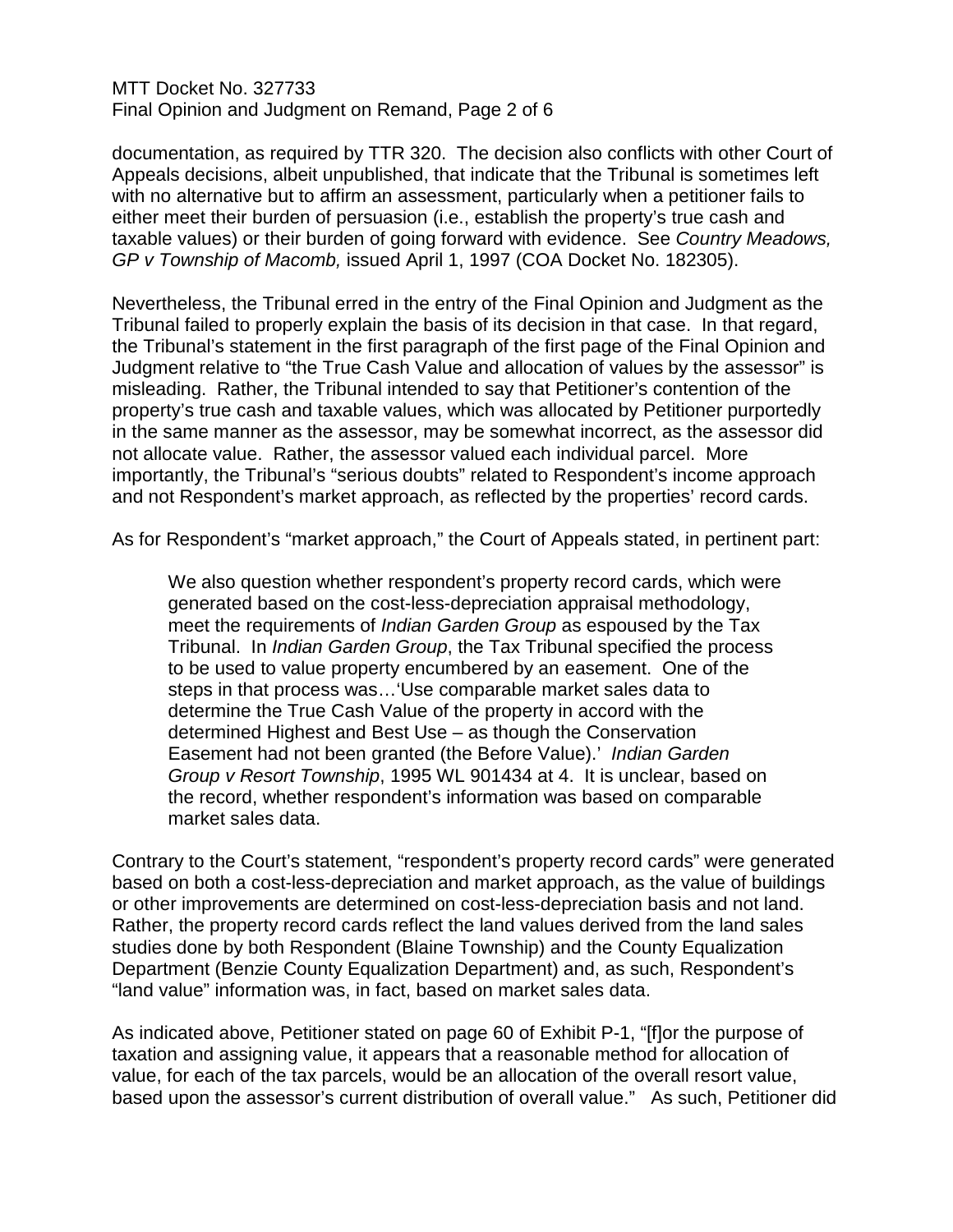## MTT Docket No. 327733 Final Opinion and Judgment on Remand, Page 3 of 6

not value the individual parcels. Rather, Petitioner valued subject property in its entirety and then allocated the value for each parcel in the same percentage that the assessed value of that parcel was to the entirety of the subject property. Petitioner then applied the individual ratio to its true cash value for an individual value for each parcel. Petitioner also allocated the taxable value in a similar manner. This method of allocating value is flawed, as this method does not consider the individual values per parcel because it assumes that the ratio of assessed to taxable value is the same for all of the properties. Further, a property's taxable values are determined based on the mathematical formula provided in MCL 211.27a and not allocated unless the property is split and then the total taxable value of the single parent parcel is allocated based on the resultant split of the land and not the value of the land.

Unlike Petitioner, the assessor valued each individual parcel according to its unique and specific attributes based upon sales of similar properties each year. Further, Respondent also testified that the percentage easement reduction that had been agreed to and resulted in the entry of the Consent Judgment for the 2003 tax year had been applied to the parcels in each and every tax year thereafter even though the individual land values had increased as a result of market pressures.

Respondent further testified that the land value of properties with Lake Michigan frontage is \$4,500 per front foot, while the land value of properties with Lower Herring Lake frontage is valued at \$3,000 per front foot. More importantly, Petitioner's unadjusted sales of vacant land affirmed Respondent's front foot values for both properties with Lake Michigan frontage and Lower Herring Lake frontage – three sales of properties with Lake Michigan frontage ranging from 126 to 210 front feet for \$3,000 to \$6,000 per front foot and six sales with Lower Herring Lake frontage ranging from 80 to 213 front feet for \$1,500 to \$4,400 per front foot.

As a result, Respondent's land values for the individual parcels were determined as follows:

- 1. 10-03-001-249-00 is valued at \$3,000 FF for 150 FF and adjusted to 25% of value for Conservation Easement. \$3,000 times 150 FF = \$450,000 times 25% adjustment = \$112,500 TCV. As well as \$2,390 FF for 150 FF and adjusted to 50% of value for Conservation Easement. \$2,390 times 150 FF = \$3,585,000 times 50% adjustment =  $$1,792,500$  TCV. True Cash for both equals 2,540 front feet at \$1,905,000.
- 2. 10-03-001-258-00 is valued at \$4,500 FF for 2,390 FF and adjusted to 10% of value for Conservation Easement. \$4,500 times 2,390 = \$10,755,000 times 10%  $= $1,075,500$  TCV.
- 3. 10-03-001-260-00 is valued at \$4,500 FF for 2,640 FF and adjusted to10% of value for Conservation Easement. \$4,500 times 2,640 = \$11,880,000 times 10%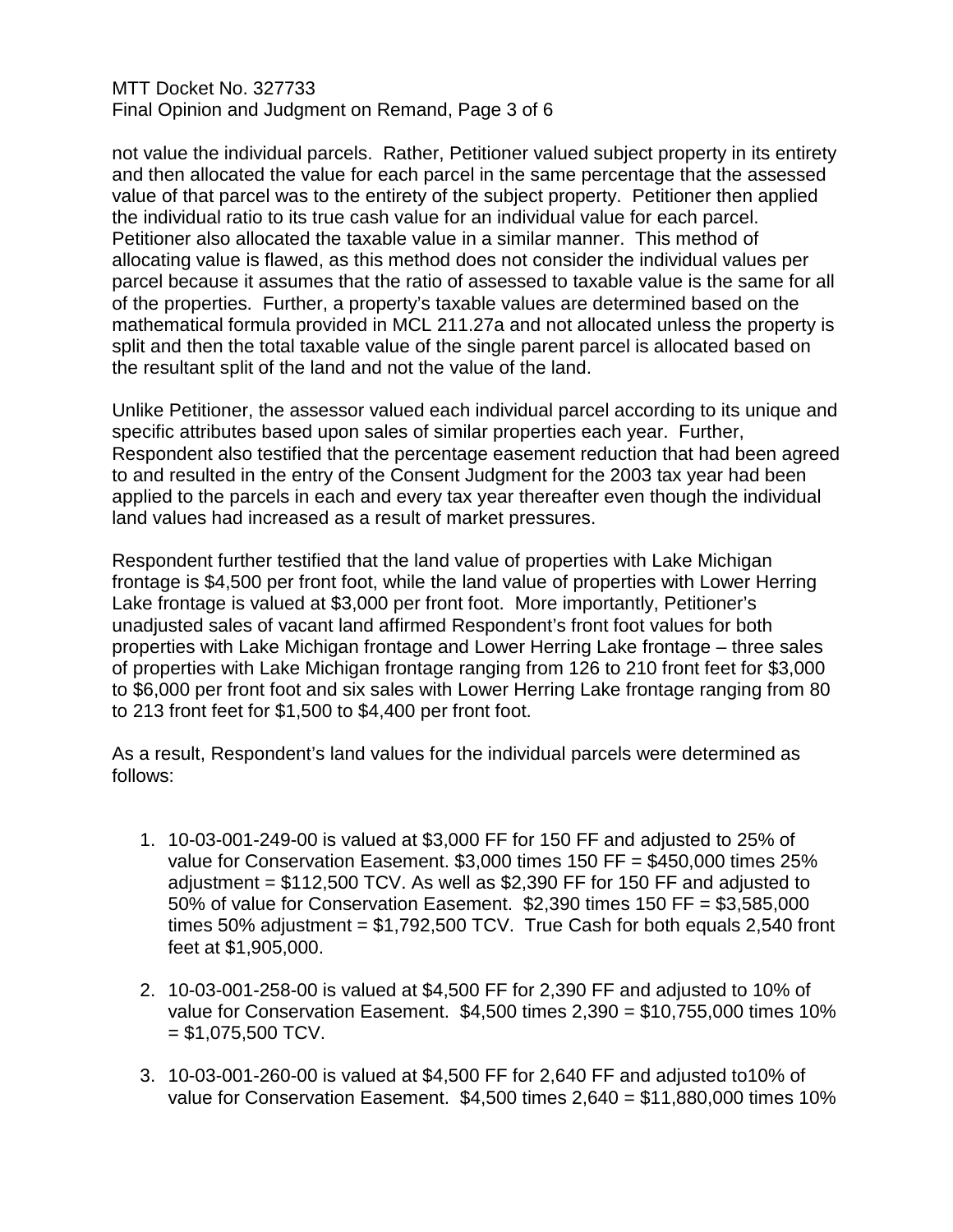= \$1,188,000 TCV. The property also contains a 1,280 square foot building with an additional TCV of \$78,800.

- 4. 10-03-001-261-00 is valued at \$4,500 FF for 330 FF and adjusted to 10% of value for Conservation Easement. \$4,500 times 330 FF = \$1,485,000 times 10%  $=$  \$148,500 TCV. The property contains a 950 square foot building with an additional value of \$34,300.
- 5. 10-03-001-278-00 is valued at \$5,000 per acre for 25 acres and adjusted to 75% of value for Conservation Easement.  $$5,000$  times  $25 = $125,000$  times  $75\% =$ \$93,750 TCV. The assessment is for 50 acres with no value assigned to 25 acres.
- 6. 10-03-001-280-00 is the actual Inn and buildings. There are nine total buildings for a TCV of \$811,800. 150 FF of land is valued at \$3,000 FF adjusted to 80% of value and 1,335 FF is valued at \$1,500 FF adjusted to 60% of value. \$3,000 times 150 FF =  $$450,000$  times 80% adjustment =  $$360,000$  TCV and \$1,500 times 1,335 FF = \$2,002,500 times 60% adjustment =\$1,201,500 TCV.
- 7. 10-03-001-285-000 is valued at \$87,500 for site Value F (lake influence site) and adjusted 50% for a TCV of \$43,750 for land. This parcel contains a building valued at \$80,200.
- 8. 10-03-001-285-01 is valued at \$3,000 FF for 98 FF or \$294,000 and a 1,848 square foot building valued at \$65,600.
- 9. 10-03-0001-286-00 is valued at \$5,000 per acre for 37 acres and adjusted to 75% of value for Conservation Easement. \$5,000 times 37 acres = \$185,000 times 75% adjustment = \$138,750. This parcel contains a building valued at \$16,200.
- 10.10-03-001-287-00 is valued at \$4,500 FF for 2,310 FF and adjusted to 10% of value for Dunes and Conservation Easement. 2,310 FF times \$4,500 =  $$10,395,000$  times  $10\%$  adjustment = \$1,039,500.
- 11.10-03-001-288-00 is valued at \$5,000 per acre for 39 acres and adjusted to 75% of value for Conservation Easement. \$5,000 times 39 acres = \$195,000 times 75% adjustment = \$146,250. The buildings on this parcel are valued at \$140,800.

Although Respondent presented little other valuation evidence, Respondent did testify that the land value for properties within its taxing jurisdiction were assessed based on the sales of similar property and reflected on the property record card. Respondent also testified that the adjustments for the various easements were calculated based upon a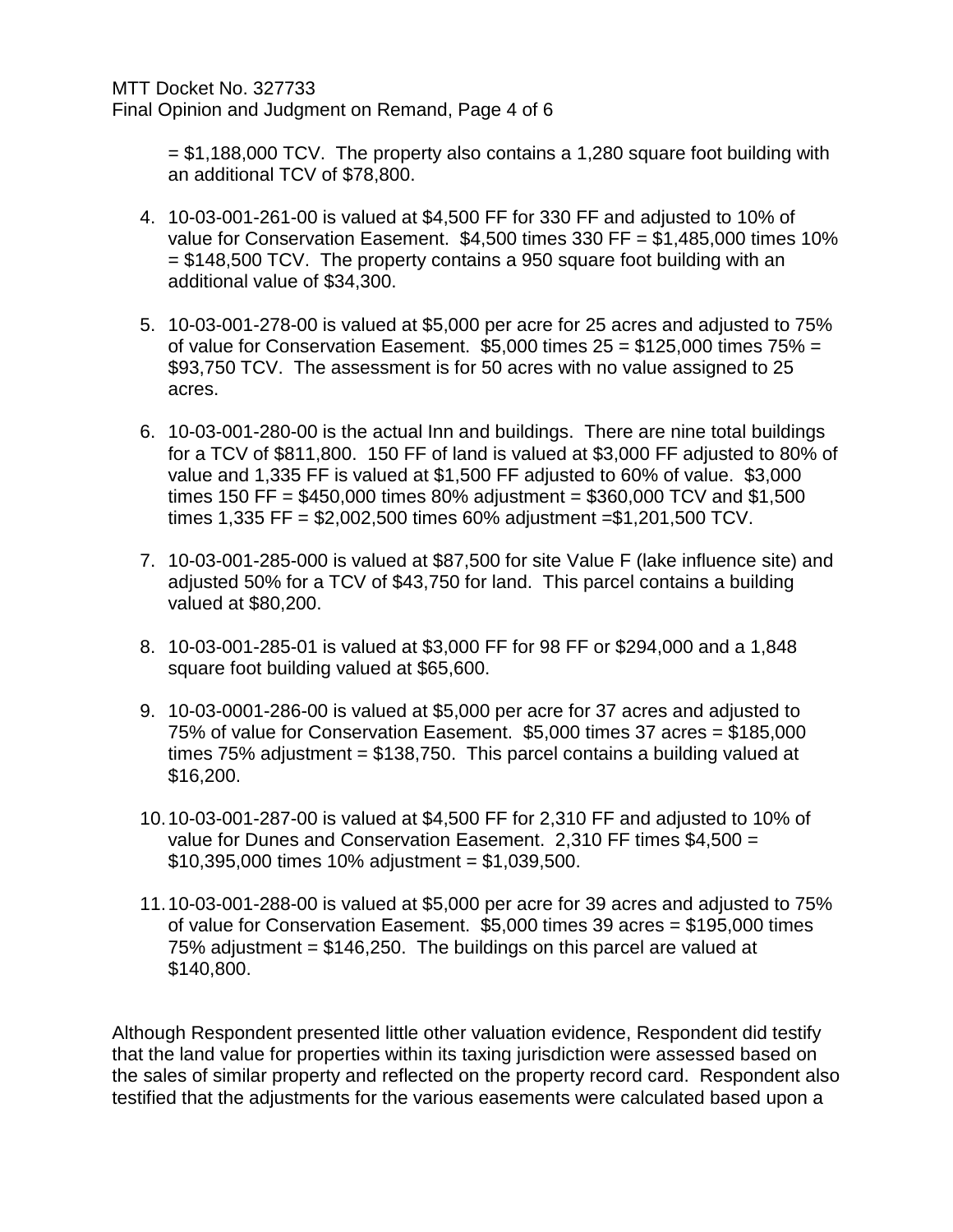MTT Docket No. 327733 Final Opinion and Judgment on Remand, Page 5 of 6

previous stipulation with Petitioner, as indicated above, and that Respondent used the agreed upon percentage reduction to determine the "after" market value of the land for the tax years at issue.

As for Petitioner, Petitioner "agreed" at the hearing that the parcels should be combined into one parcel under a single parcel identification number, if the Tribunal lowers the taxable value. The Tribunal cannot, however, lower the taxable value unless there is a loss to the property under MCL 211.34d or the property's state equalized value is reduced below that of the property's capped taxable value calculation under MCL 211.27a. More importantly, Petitioner's information was neither sufficient nor reliable to support Petitioner's contention of value or otherwise support any reduction in the assessments and the adoption of Petitioner's unsupported value would not result in a reduction in the property's taxable value as the properties capped taxable calculation would still be less than the revised state equalized value.

Finally, Respondent provided property record cards for each individual property. The property records indicate the property's market based land values and annual assessment changes and substantiate Respondent's testimony regarding the properties' land values and easement adjustments for the tax years.

Given the above, Respondent's values were documented as to each parcel and properly adjusted to reflect the market impact of the easements property's true cash and taxable values. More specifically, Respondent's "information" was, in fact, substantial and competent to support the assessments at issue. As such, the parties have failed to show good cause to reopen for further proofs and the Tribunal adopts the Final Opinion and Judgment, as corrected herein, and once again affirms the assessments at issue as follows:

| Parcel No.       | <b>TCV</b>  | <b>SEV</b>  | 2006 TV     |
|------------------|-------------|-------------|-------------|
| 10-03-001-249-00 | \$1,905,000 | \$952,500   | \$41,586    |
| 10-03-001-258-00 | \$1,075,600 | \$537,800   | \$29,501    |
| 10-03-001-260-00 | \$1,286,400 | \$643,200   | \$166,363   |
| 10-03-001-261-00 | \$191,000   | \$95,500    | \$44,454    |
| 10-03-001-278-00 | \$93,800    | \$46,900    | \$14,050    |
| 10-03-001-285-00 | \$132,400   | \$66,200    | \$51,241    |
| 10-03-001-285-01 | \$380,600   | \$190,300   | \$65,654    |
| 10-03-001-286-00 | \$165,600   | \$82,800    | \$18,741    |
| 10-03-001-287-00 | \$1,039,600 | \$519,800   | \$32,032    |
| 10-03-001-280-00 | \$2,197,600 | \$1,098,800 | \$460,097   |
| 10-03-001-288-01 | \$287,000   | \$143,500   | \$80,115    |
| <b>Totals</b>    | \$6,270,000 | \$4,377,300 | \$1,003,834 |

IT IS SO ORDERED.